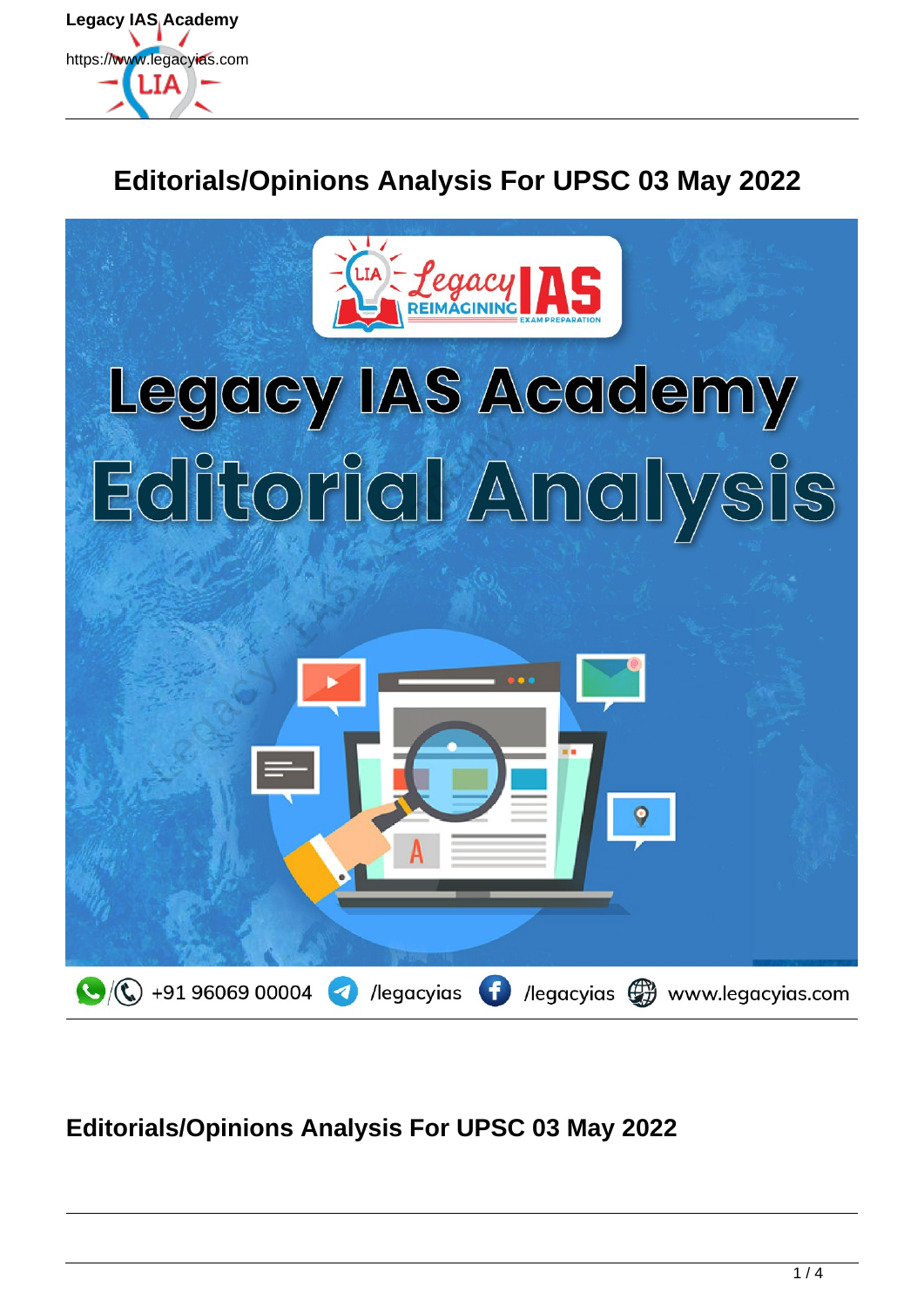

## **Contents**

- 1. The supply bottlenecks causing power shortages
- 2. Quasi-Federalism in India

# [The Supply Bottlenecks Causing Power Shortages](https://www.legacyias.com/supply-bottlenecks-causing-power-shortages/)

#### **Context**

The power sector in India is going through a crisis. Peak shortages in some states have reached double digits. pply Bottlenecks Causing Power S<br>
Computer States of the Section India is going through a crisis. Peak<br>
Ouble digits.

#### **Relevance**

GS-III: Infrastructure: Energy, Ports, Roads, Airports, Railways etc.

#### **Dimensions of the Article**

- Chronology of the crisis
- Coal shortage crisis
- Reasons for coal shortage and fall in generation
- Transportation problem faced by Indian Railways
- Way Forward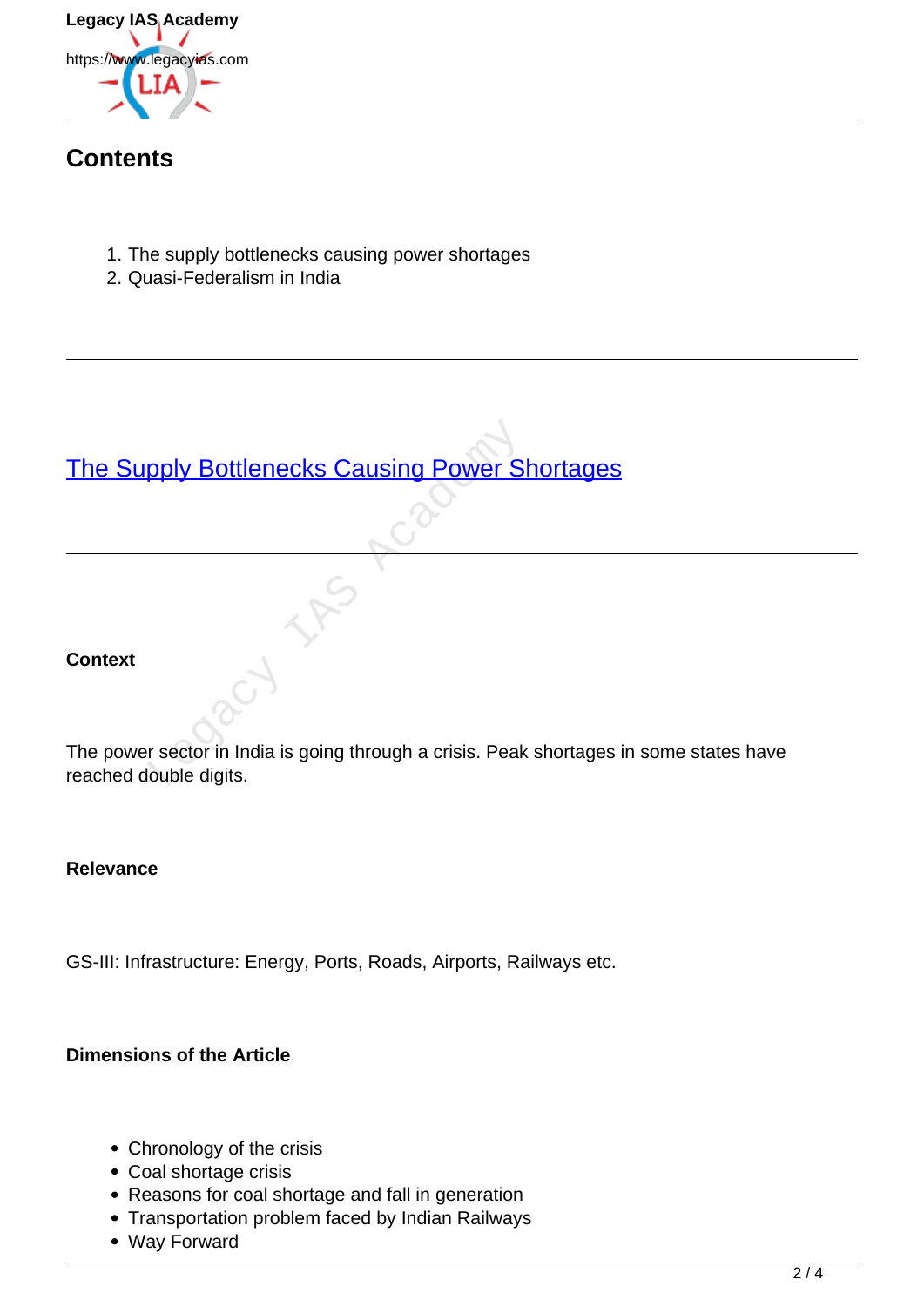

Click Here To Read More: The Supply Bottlenecks Causing Power Shortages

## Quasi-Federalism in India

#### **Context**

The contemporary discourse on federalism in India is moving on a discursive across multiple dimensions, be it economic, political and cultural. It is argued that India is at an inflection point vis-a-vis Centre-State relations owing to increasing asymmetry.

Academy

#### **Relevance**

GS-II: Functions and Responsibilities of the Union and the States, Issues and Challenges Pertaining to the Federal Structure, Devolution of Powers and Finances up to Local Levels and Challenges Therein.

#### **Dimensions of the Article**

- What is Federalism?
- Indian case: Federal, quasi-federal or hybrid?
- Reasons for a centralized federal structure
- Way Forward

Click Here To Read More: Quasi-Federalism in India